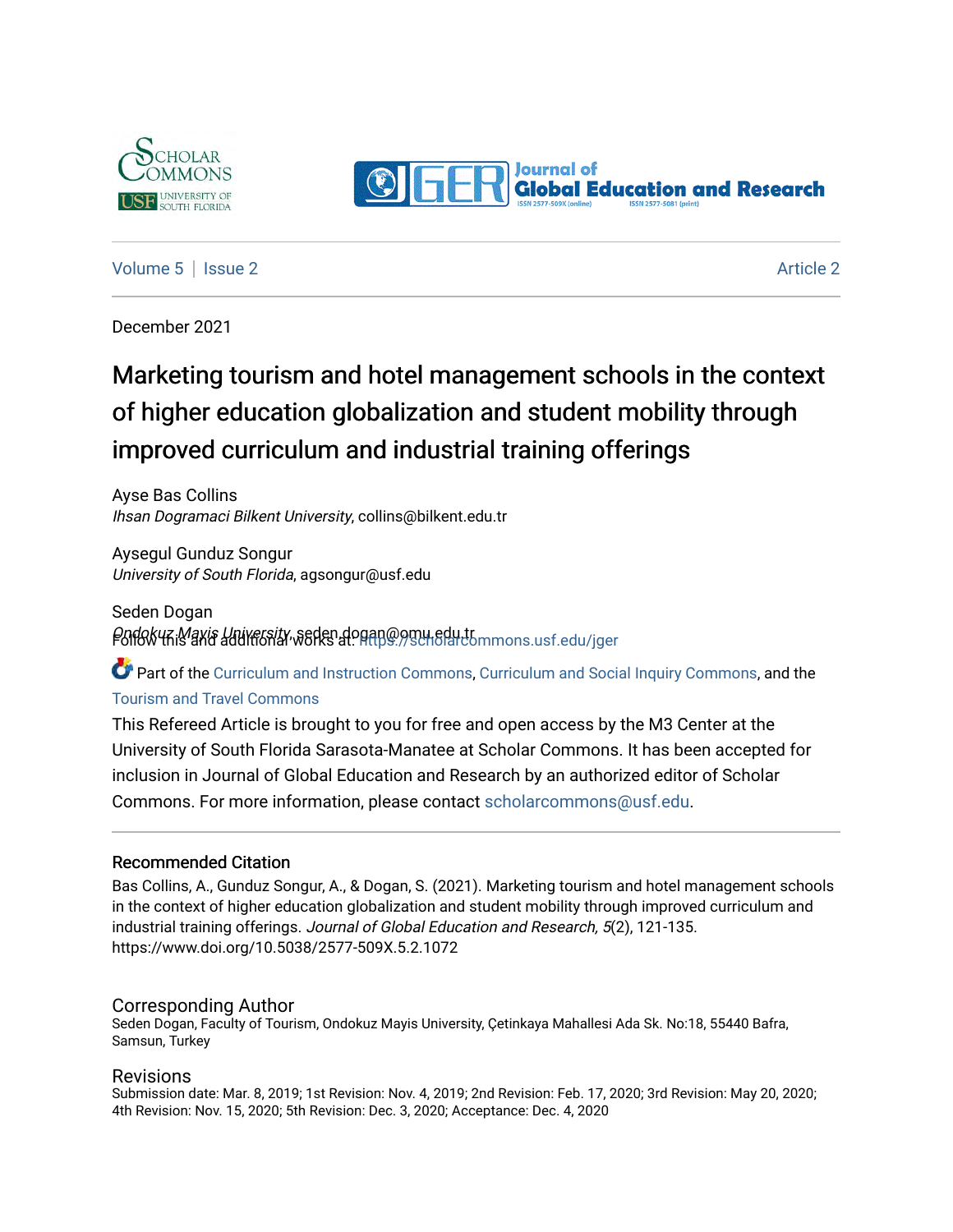# **Marketing Tourism and Hotel Management Schools in the Context of Higher Education Globalization and Student Mobility Through Improved Curriculum and Industrial Training Offerings**

Ayse Bas Collins<sup>1</sup>, Aysegul Gunduz Songur<sup>2</sup>, and Seden Dogan<sup>3</sup>

School of Applied Technology and Management Ihsan Dogramaci Bilkent University, Turkey 1 collins@bilkent.edu.tr

College of Hospitality and Tourism Management University of South Florida, USA <sup>2</sup>agsongur@usf.edu

> Faculty of Tourism Ondokuz Mayis University, Turkey 3 seden.dogan@omu.edu.tr

#### **Abstract**

Recent research from international statistics indicate an important flow of student mobility all over the world, creating a need to provide comprehensive information regarding educational institutions involved in the process. This study examines and compares tourism and hotel management (THM) programs at different levels, including the nature of programs offered, their curriculum, and internship components. A particular focus was given to the industrial training requirement as a core component of THM programs. Results showed both similarities and differences worldwide within the framework of the institutions compared. The findings may help all stakeholders in the education systems, including professionals, educators, students, and decision-makers alike.

**Keywords:** syllabus, tourism school, sector training, tourism education

#### **Introduction**

The most important debate of whether to globalize and internationalize has been one of the hottest issues in higher education within all programs and courses throughout the continents, countries, and cities and even on the same university campuses. World War II stands as one of the cornerstones of this debate because two essential changes were observed in higher education in the post-World War II period (Shin & Teichler, 2014): (a) University Education was transformed from elite education to mass education, and (b) High student enrollment experienced in 1960s and 1970s created more diversity across countries. These changes, in turn, led to the emergence of four phenomena in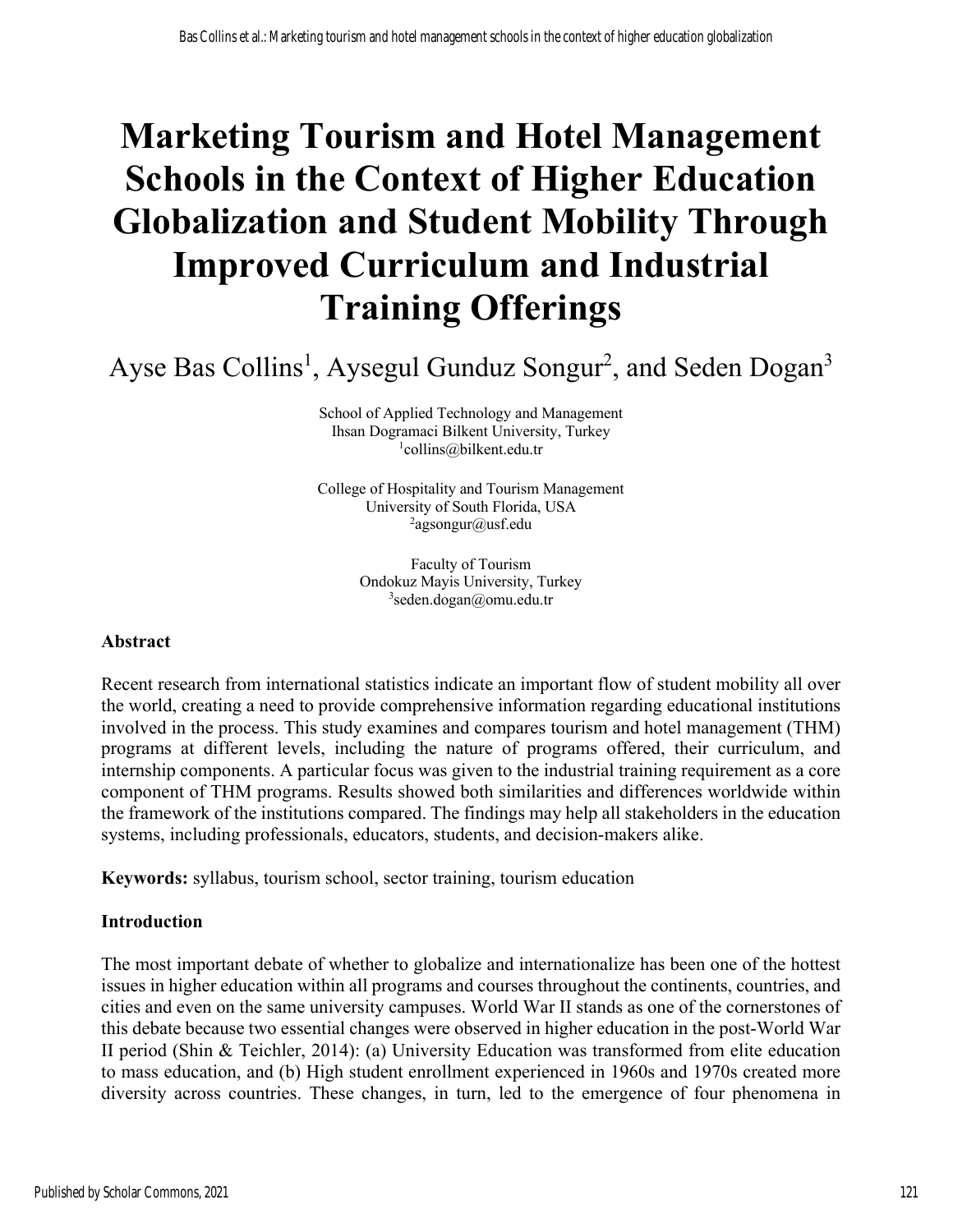contemporary higher education: (a) a connection between education and the business world, (b) the importance of research, (c) services in postmodern universities, and (d) competition between and internationalization of higher education institutions.

Sheldon et al. (2011) stated, "tourism is a hallmark activity of the postmodern world" (p. 3). The number of tourism programs and tourism courses has grown rapidly across all seven continents. However, it is confusing for stakeholders, students, employers, educational professionals, and government officials to understand what comprises a tourism program, curriculum, and degree and how they came to be different from other service sector programs (Middleton & Ladkin, 1996).

Studies in Higher Education have compared curricula focusing on stakeholders' perception not what is offered on the websites. This study addressed this gap through the comparison of Tourism and Hotel Management (THM) programs worldwide by reviewing the data provided on the official websites of the programs. Research and design specialists regularly obtain product knowledge by using netnography to identify solutions for the innovative process of product development (Dhiraj, 2011). The findings of this study may help stakeholders of education systems such as professionals, educators, students, and decision-makers.

## **Literature Review**

Recent research from international statistical reports show a noticeable flow of student mobility all over the world. This has created a sense of competition between nations and their higher education institutions who all want an opportunity to offer more affordable and relevant programs to these students.

According to Montoya (2018), approximately five million international students were observed globally in 2016. In 2017, that number rose to over 5.3 million students, more than doubling the figures from the year 2000 when the enrollment increased only 10% annually (International Consultants for Education and Fairs Monitor, 2014; Migration Data Portal, 2020). Moreover, projections indicate international student enrollment will reach 8 million international students annually by 2025 (Tremblay et al., 2012). Though the 2008 global financial crisis caused a slowdown in international student mobility, historically, the United States and the United Kingdom have always been the most popular host countries (Ortiz et al., 2015). According to Montoya (2018), the first five host countries for inbound international students are still the United States (19% of total mobile students), the United Kingdom (10%), Australia (6%), France (6%), and Germany (5%). However, the United Kingdom has experienced a decline since 2012 due mainly to the introduction of more stringent visa policies. On a different scale, most mobile students have always been mainly from Asia (53% of all students studying abroad), particularly from China, India, and South Korea. Lastly, a recent trend indicates more students want to stay closer to home while studying due to the lower travel costs and cultural familiarity. As a result, new regional hubs have arisen in booming destinations such as the Russian Federation (3%), Japan (3%), Canada (3%), China (2%), and Italy (2%) (OECD, 2014).

Student mobility opens a debate about the strong need for improved coordination between the countries attempting to attract these students, the policymakers in different government bodies, educators, and even local entities. Various reports and studies (OECD Innovation Policy Platform,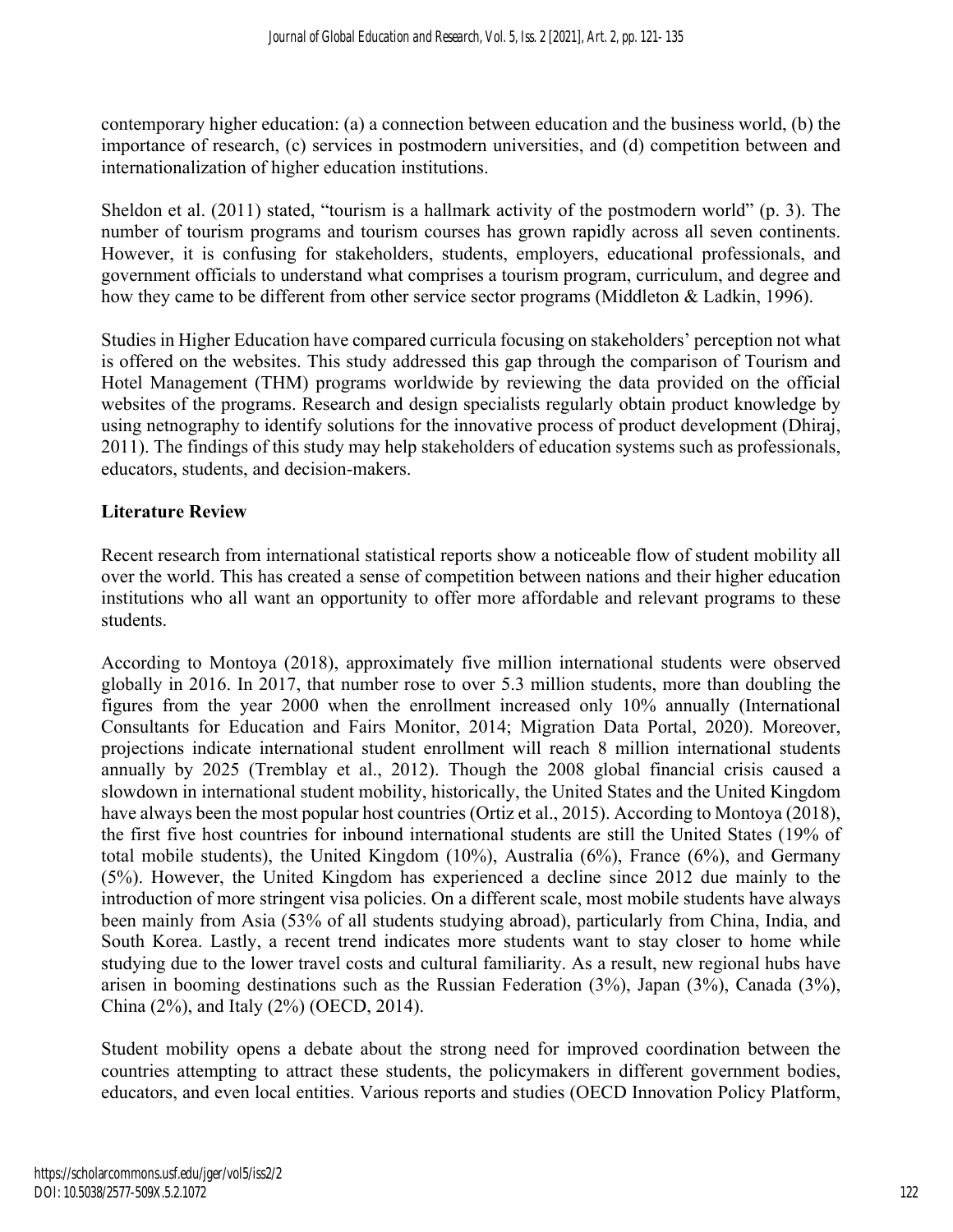2010; Verbik & Lasanowski, 2007) have provided examples of the coordination and alignment required between (a) higher education policy and particular dimensions of immigration policy (student and faculty visas and conditions of stay after studying), (b) trade policy (coherence of commitments on education services in the context of bilateral and multilateral agreements), (c) developmental policy (consistency of aid development policy in higher education), and (d) labor market policy (coordination between professional bodies and higher education institutions, notably for regulated professions). Those concerns are the same for each field of study in higher education and affect the choices of student mobility when deciding which country to study in and which higher education institution to attend. Furthermore, complex issues exist related to the structure of each institution, and the institutional requirements and globally competitive offerings available.

Tourism degree programs can be dated to the early 1930s (Jafari, 1990) and the 1940s (Majò, 2004). However, a few pioneering universities in Europe started the real boom in the 1960s and 1970s. This expanded to the United States, Canada, and then Australia and New Zealand (Jenkins, 1997). This historical evolution has led to differences between countries and even between institutions within the same country. Besides, the worldwide mobility of students and faculty will never cease to exist.

Several university programs have been designed for those hoping to have a career in the tourism and hospitality field. The goal of these programs is to attract students for full time or shorter exchange courses. The recent body of research shows that hospitality courses become more popular since the exchange student market increases (Hjalager, 2003; Richards, 2001) since there is a noticeable need for qualified staff in the sector (International Labor Organization, 2001; Leslie, 1993; Lillo-Bañuls & Casado-Díaz, 2010; Zehrer & Mössenlechner, 2009). The antecedents of THM research focused mostly on curricula comparison based on the stakeholders' perception, but not on what the programs provided on their websites, and similarly, what is happening in real-life settings (Felisitas & Clotildah, 2012; Gross & Manoharan, 2016; Gursoy et al., 2012; Teng et al., 2013). Sheldon et al. (2008) proposed, "the world is experiencing seismic changes. Society and tourism are being shaken by these external shocks and need to adjust to the impacts and prepare to act, think, and plan differently" (p. 62). Given this uncertain tourism environment, newly employed graduates need different skills, aptitudes, and knowledge compared to the earlier times, which calls for an urgent change in educational systems to meet this need (Wallis & Steptoe, 2006) by implementing new approaches (Fidgeon, 2010) and also by taking into consideration the advances in information technologies (Buhalis & Law, 2008).

The twenty-first century has been marked by the proliferation of international systems shaping today's society. Termed *globalization*, this process has both pros and cons concerning the cultivation of knowledge and the benefits provided. As in other fields of business, a global marketplace also exists for higher education, which obliges higher education institutions to create competitive advantages to cater better to students and the THM professionals alike, in a very challenging business world. Higher education marketing can be one of these competitive advantages. There are opportunities, especially for universities, to capitalize on honing their offerings to promote themselves better to the outside world.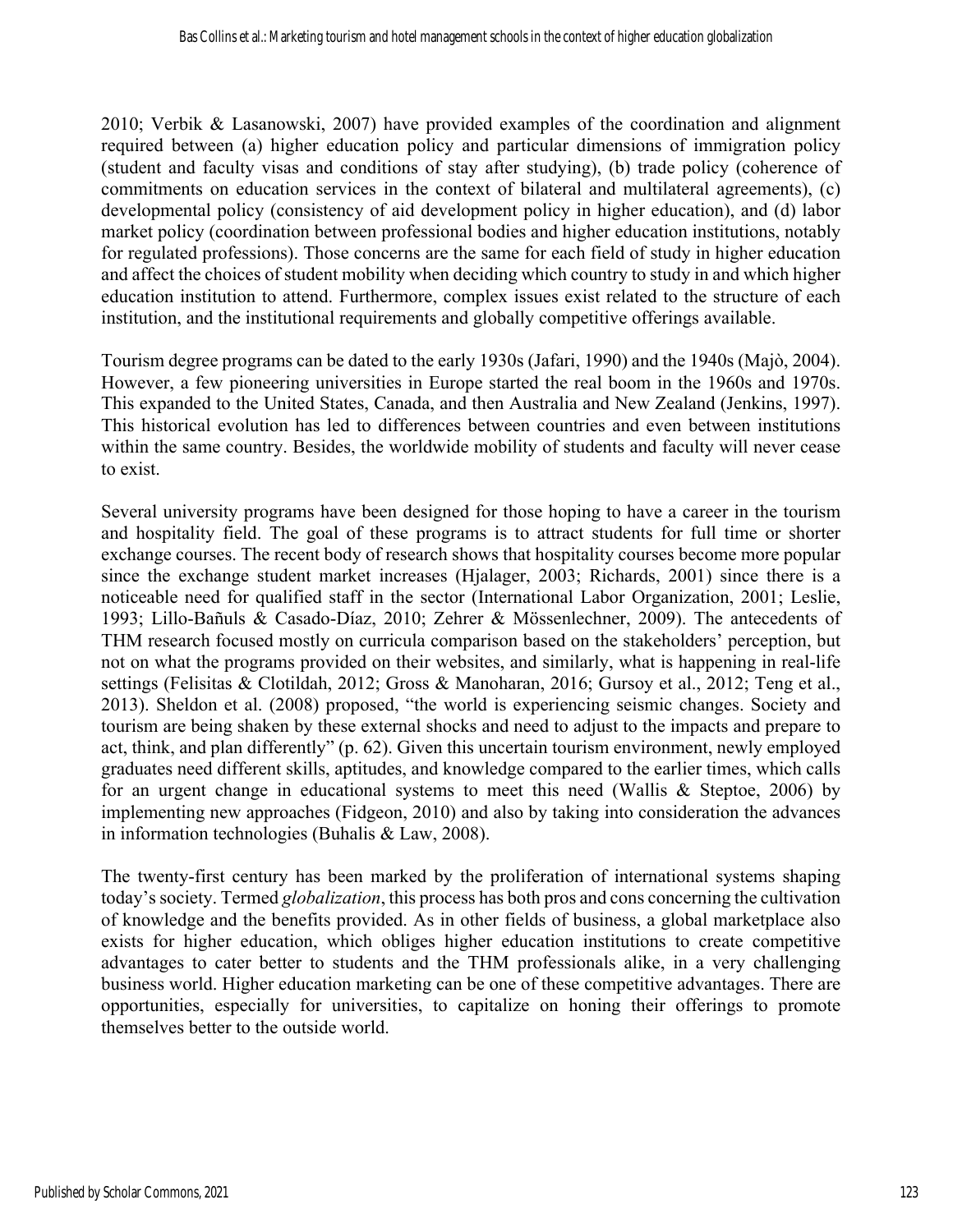## **Methods**

The purpose of this study is to provide insights for this gap through the comparison of information provided by THM programs about the following areas: (a) the nature of the institutions, (b) the nature of offered curricula, (c) the nature of their industrial training and hands-on experience offerings. Moreover, interview data and observational notes were combined to give a more detailed picture specifically for the *industrial training* component of the programs.

To analyze and compare the THM programs worldwide, the Council on Hotel, Restaurant, and Institutional Education (CHRIE), an organization with a large member base comprising THM schools from around the world, was chosen as best option for the school sampling. The goal of the study is to provide a clear picture of the current state in terms of student mobility and to show where the field of THM stands regarding education and training. The study employed both qualitative and quantitative research strategies. A combination of analysis and descriptive analysis was followed, with the former was used to analyze the data obtained from the websites. The latter was conducted to analyze the data obtained from the students. Frequency tables were then used to show the results.

## *The Case*

CHRIE was formed in 1946 as a non-profit organization by a group of hospitality professionals. One group member, Howard Bagnall Meek, is considered the father of hospitality education (Hotel Business, 2009). At first, there were only twenty bachelor degree programs classified under home economics programs. All had hotel and restaurant classes with a nutrition perspective. Since then, numerous educational institutions have introduced their own specific hotel and restaurant programs.

The general purpose of CHRIE is to improve education, training, and research in the hotel and restaurant industry (Bosselman, 1996) through the exchange of information among educational institutions and the hotel and restaurant industry. Membership is open to everyone, namely from the industry, educational institutions, and associations interested in making an impact on the future of the hospitality and tourism industry.

CHRIE has almost 1,500 members from about 60 countries which have been grouped into six geographic regions and federations: (a) the Federation for Europe (EuroCHRIE), (b) the Pacific Rim (APAC CHRIE), and four federations for the Americas—(c) Northeast North America, (d) Southeast Central and South America, (e) Central, and (f) West.

## *Data Sources and Sampling*

CHRIE has information about 344 institutions on its website (at the time of this research) which is known as Guide to College Programs (https://www.guidetocollegeprograms.com). Listed alphabetically under six federations the size of the list and resource constraints required the implementation of a systematic sampling process according to the alphabetical ordering scheme. A random start was chosen from each federation list and then continued with the selection of every other institution, resulting in a sample of 257 institutions for comparison.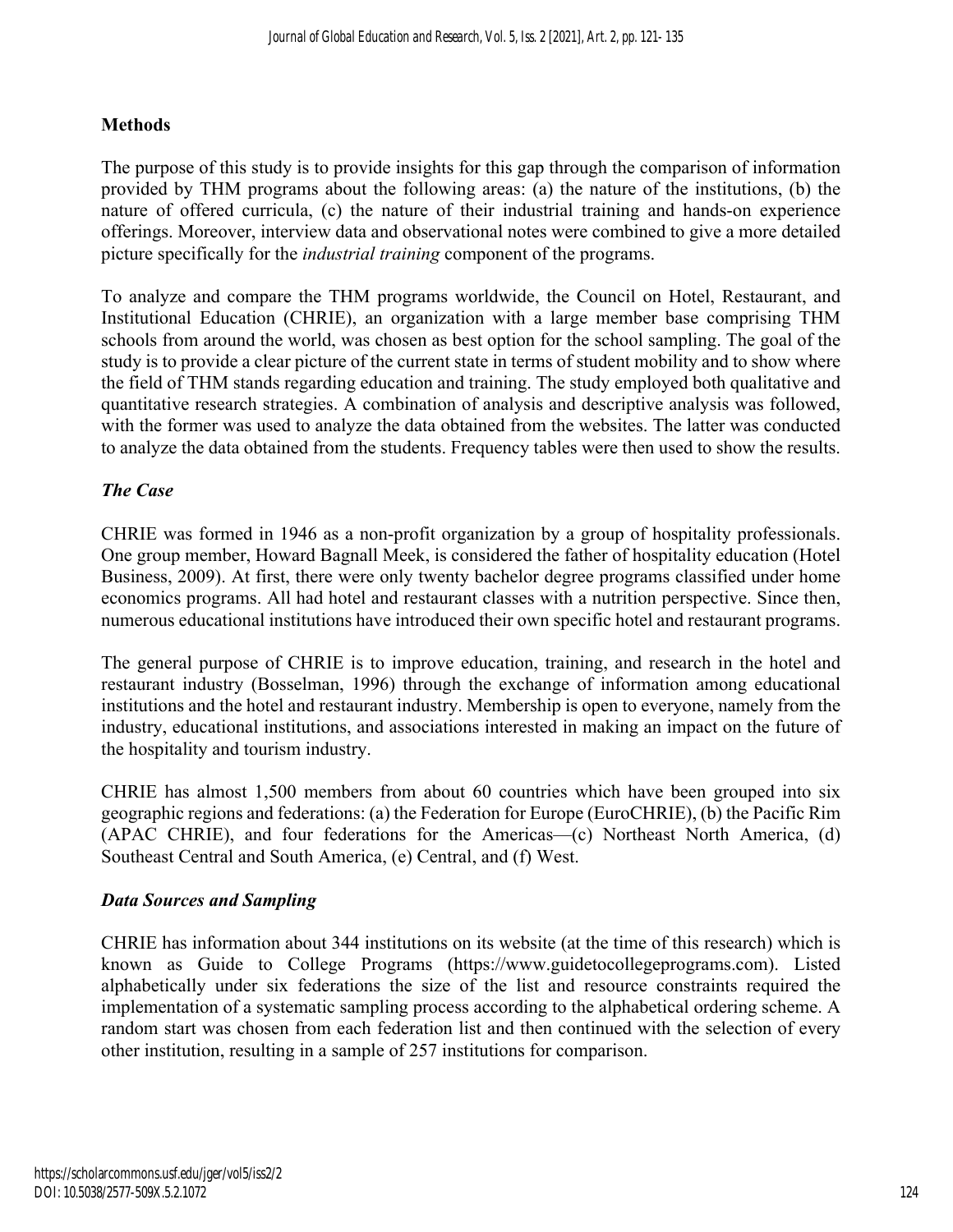### *Research Instrument*

A checklist was developed for the desk research by examining both a literature review and website documents of various educational consultancy companies within the scope of the comparison. There are several academic studies on topics such as *How to choose a college or a university, Factors behind university students choosing an international higher education institution,* and *Factors on choosing a THM program in particular* (Drewes & Michael, 2006; Lee et al., 2013; O'Mahony et al., 2001; Pyvis & Chapman, 2007; Riley et al., 2002; Tribe, 2005a; Tribe, 2005b; Wang et al., 2010). Pyvis and Chapman (2007) found out that some of the factors triggering the choice of one program over others included cost, personal interest, program resources, reputation of the university, and comparisons made on the syllabi. Drewes and Michael (2006) showed that applicants favored universities closer to their homes and which tended to spend more on scholarship and teaching along with having more satisfactory non-academic student services. The choice factors seem to be no different when it comes to THM. O'Mahony et al. (2008) emphasized the *industrial training requirement* as a leading choice factor for a hospitality program at a higher education institution as it provides valuable work experience, followed by the reputation of the university's teaching staff and the recognition of hospitality courses previously taken on both national and international scales.

There have also been numerous websites with application guidelines showing the prospective students how to choose a university program by suggesting the primary factors to impact their decision-making process. Most of the suggested factors impacting the decision making support the available body of research such as admission rate, graduation rate, student to faculty ratio, school size, curriculum, quality of professors, quality of department to study, study abroad options, location, accreditation, course of study, extracurricular activities, cost, financial aid qualifications, application fees and so on (Slide, 2014).

Therefore, the research instrument included most factors gathered from the review of literature. As for the curriculum comparison of the THM programs, different studies used different categories (Lee, 2013; Wang et al., 2010). For example, Wang et al. (2010) compared Australian and Chinese undergraduate courses in tourism management by using six categories: Accounting/Finance/Economics, Business Management, Marketing, Tourism Theory, Tourism Management, and Others. In this study, the information about the curriculum of the sample schools was collected through this developed checklist.

To provide a detailed insight into the industrial training component, one higher education institution from each of the five countries as a case (Spain, Germany, Netherlands, Turkey, and the UK) was chosen through convenience sampling. The reasons for choosing convenience sampling were that European countries were easy to reach and researches had opportunity to visit tourism and hotel management higher education institutes in those counties. First, the industrial training documents from those schools ( $n = 75$ ) were reviewed. Second, randomly selected students ( $n = 25$ ) and faculty staff responsible for the industrial training (*n* = 15) were interviewed. Lastly, a *casual observation* was conducted at two institutions to observe the interns and the process. The data were analyzed using quantitative (frequency) and qualitative (descriptive) data analysis methods.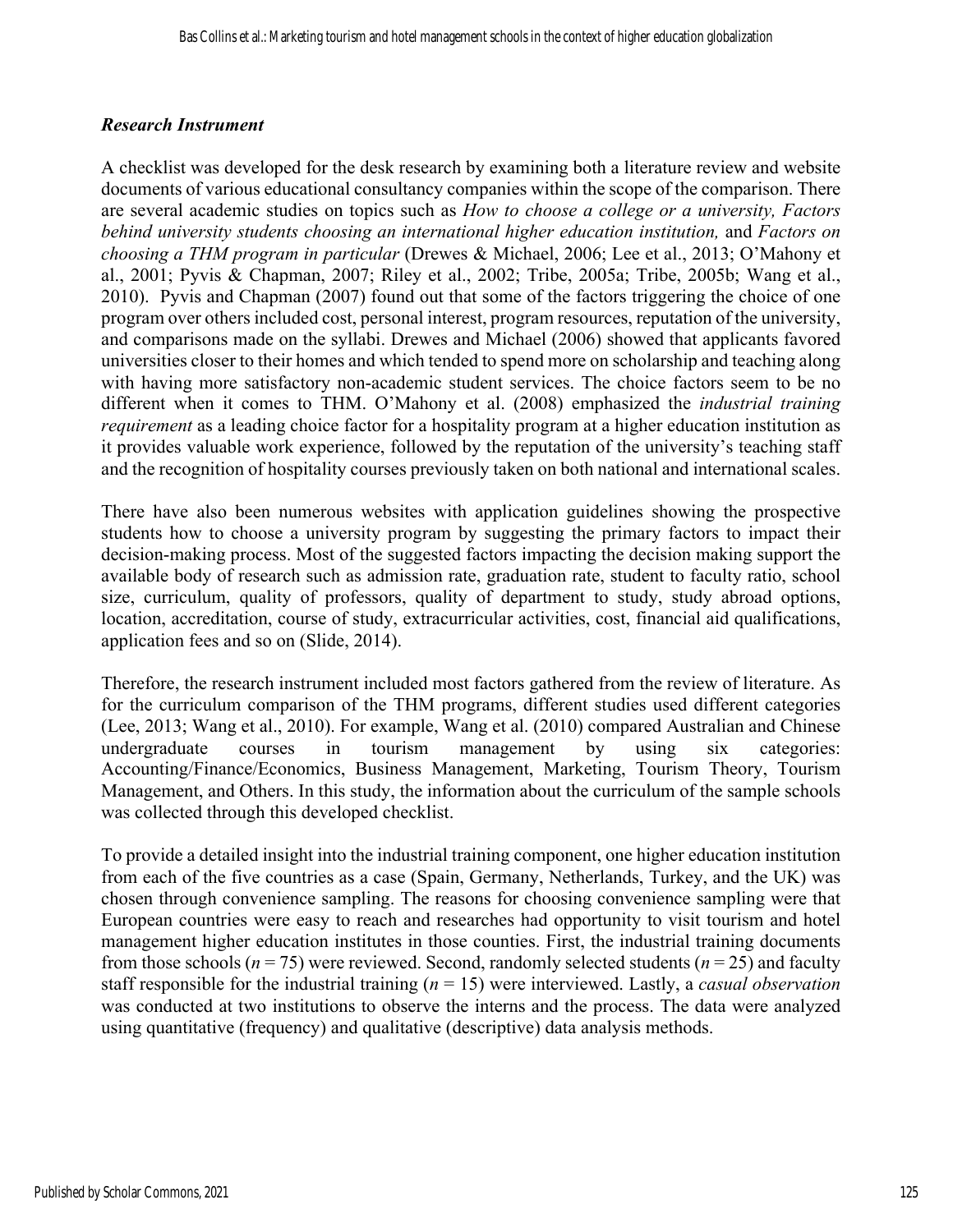## **Findings**

The results of the data gathered through document analysis, interview, and observation suggest that although a certain degree of progress has been achieved towards having up to date THM programs*,* much progress can still be made as the THM programs create organizational and personal challenges for graduates. The title of this paper mentions two primary marketing channels: the official website of any given higher education institution and the industrial training component. The official websites serve as primary marketing tools, displaying the curriculum for both the prospective students and the industry; while the industrial training provides the students with opportunities to see the real world. In return, the ability and skills of the students and graduates alike become visible to the industry through the industrial training.

Three main challenges emerged from the study: (1) confusing information regarding the nature of the higher education institutions, (2) non-standardized curriculum offerings on institutional websites, and (3) an unclear industrial training component.

### *Challenge 1: Confusing Information Regarding the Nature of the Institutions*

The analysis showed variety regarding (a) affiliation, (b) program name, (c) duration, and (d) total credit hours, which are the first piece of information prospective students and sector representatives consider for school choice and employment. THM programs were housed in different schools and faculties—Business/Management (38.3%), Humanities (13.7%), Economics (8.6%), and Agriculture (4.6%), respectively. The combined schools of Public Health, Professional Studies, Resource Engineering, Education, Environmental Sciences, and even Law housed 15.2% of the THM programs at different institutions. The only affiliation related to the field of THM was Tourism/Hospitality*,* with only 19.8%.

As for the program names, only 17.5 % of the programs were named *Tourism and Hotel Management (THM)*, whereas the rest had multiple combinations coming from the field (45 %) or different names such as Consumer & Family Sciences and Human Ecology & Science (23 %) (see Table 1).

| <b>Program Name</b>                                                                  | $\boldsymbol{n}$ | $\frac{6}{6}$ |
|--------------------------------------------------------------------------------------|------------------|---------------|
| <b>Tourism &amp; Hotel Management</b>                                                | 45               | 17.5          |
| <b>Multiple Combination of Restaurant, Hotel, Tourism, Travel and Leisure Fields</b> | 116              | 45.0          |
| Restaurant, Hotel, Tourism (Travel) Management/Administration                        |                  |               |
| <b>Hospitality Management</b>                                                        |                  |               |
| Tourism & Hospitality Management                                                     |                  |               |
| Tourism & Leisure Management                                                         |                  |               |
| Hotel Management                                                                     |                  |               |
| International Tourism                                                                |                  |               |
| Tourism Management                                                                   |                  |               |
| <b>Management Studies</b>                                                            | 37               | 14.5          |
| <b>Other Combinations</b>                                                            | 59               | 23.0          |
| Consumer & Family Sciences                                                           |                  |               |
| Human Ecology & Science                                                              |                  |               |
| Nutrition & Food Etc.                                                                |                  |               |
| Total                                                                                | 257              | 100           |

**Table 1.** Various Titles of the Tourism and Hotel Management (THM) Programs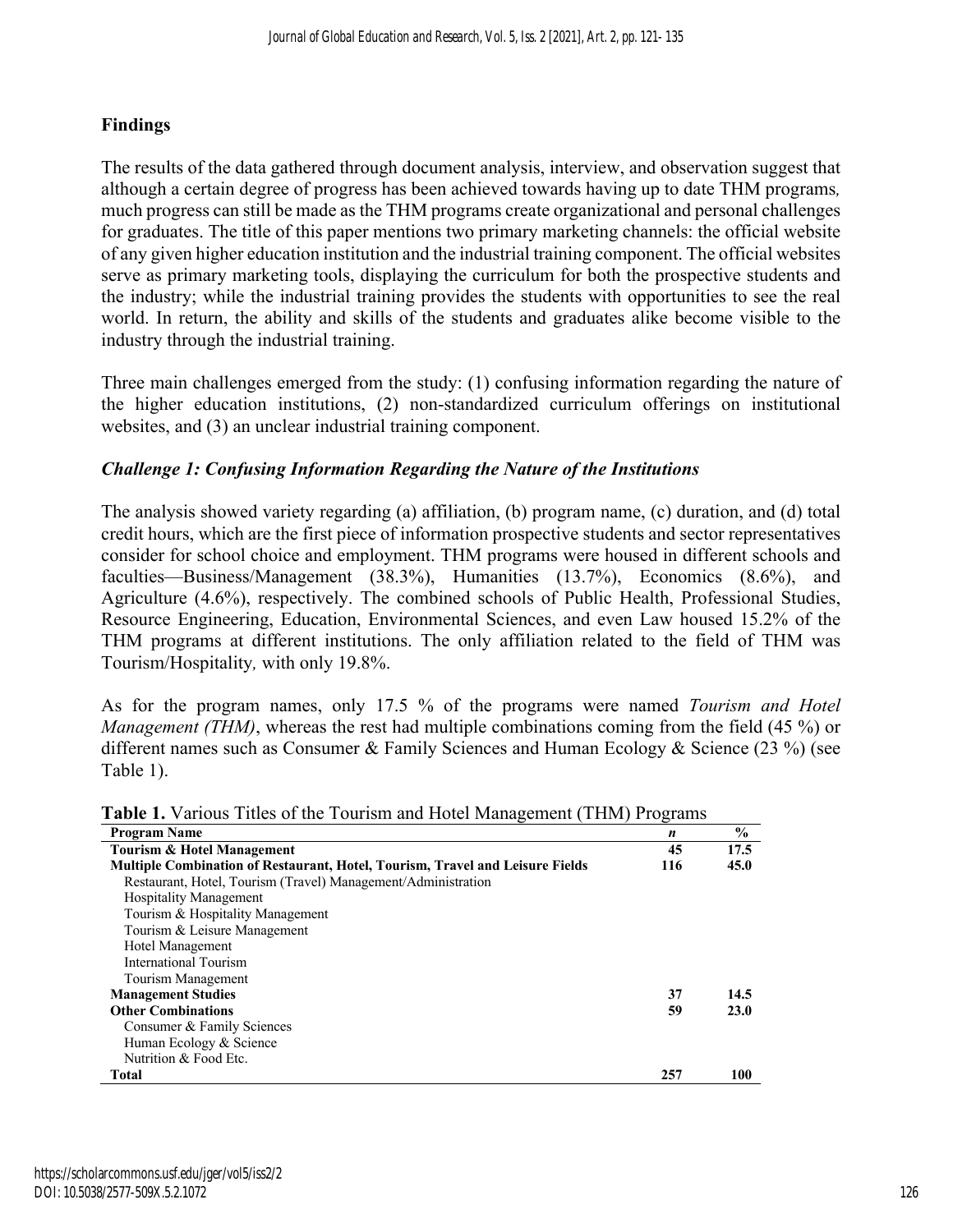As for the duration of the programs, 19.2% did not provide any information on their websites. The programs that did provide this information indicated a duration of up to three years (33%) and three to four years (47.8%). Similarly, total credit hours required for graduation were not standardized; 43.9% required 121-135 credits. Of the sample studied, 31.9% required fewer credits and 17.8% required more.

#### *Challenge 2: Non-Standardized Curriculum Offerings on Institutional Websites*

As for the analysis of the curriculum comparison, the results showed 2016 courses offered by the 261 sample institutions based upon the names on the websites. Table 2 shows the results of the analysis regarding the course names, frequencies, and percentages. Second, similar courses were put into 97 subject groups. Third, the courses were narrowed down to 12 categories of study areas: Introduction (6.9%), Hotel (4.5%), Restaurant (11.1%), Travel (3.6%), THM (12.6%), General Management/Business (9.0%), Finance/Cost/Accounting (7.4%), Marketing/Sales (8%), Law  $(8.0\%)$ , Analytical (14.8%), work-related courses (6.9%), and others (7.1%).

Lastly, the result of the descriptive analysis was presented in five broad categories: (a) tourism/hospitality/travel related courses (47.5%), (b) management/business related courses  $(34.4\%)$ , (c) research related courses  $(4\%)$ , (d) industrial training related courses  $(6.9\%)$ , and (e) others such as second language courses, literature and history courses, and so on (11.2%).

| Areas of     | <b>Main Subject</b>     | <b>Courses Offered</b>            | $\boldsymbol{n}$ | $\frac{0}{0}$ |
|--------------|-------------------------|-----------------------------------|------------------|---------------|
| <b>Study</b> | Areas                   |                                   |                  |               |
| 1            |                         | <b>Introduction</b>               | 139              | 6.9           |
|              | 1                       | Introduction to Tourism           | 46               |               |
|              | $\overline{c}$          | Introduction to Travel & Tourism  | 44               |               |
|              | $\overline{\mathbf{3}}$ | Introduction to Hospitality       | 27               |               |
|              | $\overline{\mathbf{4}}$ | Introduction to Management        | 17               |               |
|              | 5                       | Introduction to Casino Industry   | 5                |               |
| $\mathbf{2}$ |                         | <b>Hotel</b>                      | 90               | 4.5           |
|              | 6                       | Front Office                      | 25               |               |
|              | $\overline{7}$          | Housekeeping                      | 22               |               |
|              | $\,$ 8 $\,$             | Laundry                           | 16               |               |
|              | 9                       | Hotel Gaming Industry             | 13               |               |
|              | 10                      | Facilities Maintenance & Systems  | 5                |               |
|              | 11                      | <b>Facility Operations</b>        | 4                |               |
|              | 12                      | Rooms Division                    | 3                |               |
|              | 13                      | Hotel Gaming Operations           | $\overline{2}$   |               |
| 3            |                         | <b>Restaurant</b>                 | 223              | 11.1          |
|              | 14                      | Nutrition & Sanitation            | 42               |               |
|              | 15                      | Health & Gastronome               | 42               |               |
|              | 16                      | Food Production                   | 36               |               |
|              | 17                      | Food & Beverage                   | 36               |               |
|              | 18                      | Wine Related                      | 35               |               |
|              | 19                      | Catering                          | 32               |               |
| 4            |                         | <b>Travel</b>                     | 72               | 3.6           |
|              | 20                      | <b>Tourist Attraction</b>         | 17               |               |
|              | 21                      | Cruise & Entertainment Operations | 13               |               |
|              | 22                      | <b>Event Industry Operations</b>  | 12               |               |
|              | 23                      | Event Sponsorship & Fund Raising  | 12               |               |
|              | 24                      | World Geography                   | 9                |               |
|              | 25                      | Tour Guiding                      | 6                |               |
|              | 26                      | Ecotourism & Heritage Tourism     | 3                |               |

**Table 2.** Analysis of Courses Offered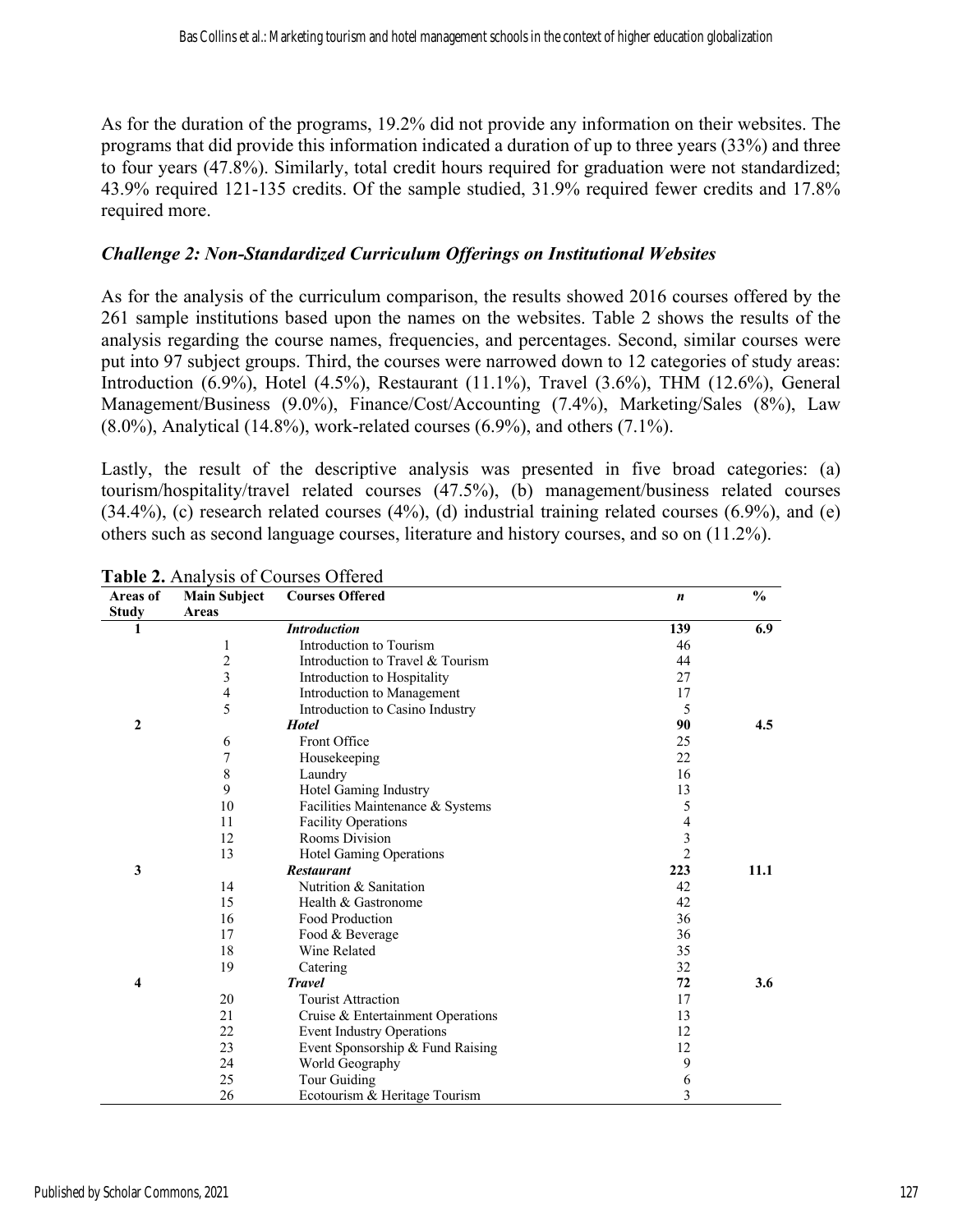| Areas of<br><b>Study</b> | <b>Main Subject</b><br>Areas | <b>Courses Offered</b>                          | n              | $\frac{0}{0}$ |
|--------------------------|------------------------------|-------------------------------------------------|----------------|---------------|
| 5                        |                              | <b>Tourism &amp; Hospitality Management</b>     | 254            | 12.6          |
|                          | 27                           | Hotel Management                                | 39             |               |
|                          | 28                           | Tourism & Hospitality Management                | 39             |               |
|                          | 29                           | <b>Event Management</b>                         | 27             |               |
|                          | 30                           | Rooms Division Management                       | 22             |               |
|                          | 31                           | Beverage Management                             | 19             |               |
|                          | 32                           | Front Office and House Keeping Management       | 14             |               |
|                          | 33                           | Leadership in Hospitality Management            | 14             |               |
|                          | 34                           | Tourism Policy, Planning & Development          | 13             |               |
|                          | 35                           | <b>Travel Management</b>                        | 13             |               |
|                          | 36                           | Service Management                              | 11             |               |
|                          | 37                           | Tourism Entrepreneurship                        | 9              |               |
|                          | 38                           | Meeting & Convention Management                 | $\,$ $\,$      |               |
|                          | 39                           | Management of Engineering Systems in the        | 7              |               |
|                          |                              | Hospitality Industries                          |                |               |
|                          | 40                           | Club Management                                 | 6              |               |
|                          | 41                           | Equipment for Restaurants Hotels & Institutions | 5              |               |
|                          | 42                           | Hospitality & Facility Management               | 5              |               |
|                          | 43                           |                                                 | 3              |               |
|                          |                              | Layout & Design                                 |                | 9.0           |
| 6                        |                              | <b>General Management/Business</b>              | 181            |               |
|                          | 44                           | <b>Human Resources</b>                          | 22             |               |
|                          | 45                           | Organizational Behavior                         | 19             |               |
|                          | 46                           | <b>Business Communication</b>                   | 18             |               |
|                          | 47                           | Social Sciences                                 | 17             |               |
|                          | 48                           | Applied Management                              | 17             |               |
|                          | 49                           | Managerial Skills & Communication               | 15             |               |
|                          | 50                           | Professional Development                        | 15             |               |
|                          |                              | Strategic Management                            | 15             |               |
|                          | 51                           | Organizational Design & Effectiveness           | 14             |               |
|                          | 52                           | Risk Management & Insurance                     | 9              |               |
|                          | 53                           | Loss Prevention Management                      | 9              |               |
|                          | 54                           | Real Estate                                     | 4              |               |
|                          | 55                           | Human Relations & Occupational Professionalism  | $\overline{4}$ |               |
|                          | 56                           | Multinational Business Operations               | 3              |               |
| 7                        |                              | Finance/Cost/Accounting                         | 150            | 7.4           |
|                          | 57                           | <b>Financial Accounting</b>                     | 27             |               |
|                          | 58                           | Hospitality Industry Managerial Accounting      | 27             |               |
|                          | 59                           | Finance                                         | 26             |               |
|                          | 60                           | <b>Hospitality Finance</b>                      | 25             |               |
|                          | 61                           | Cost Control                                    | 24             |               |
|                          | 62                           | Hospitality Financial Management                | 21             |               |
| 8                        |                              | <b>Marketing/Sales</b>                          | 166            | 8.2           |
|                          | 63                           | <b>Marketing Principles</b>                     | 32             |               |
|                          | 64                           | <b>Hospitality Marketing</b>                    | 27             |               |
|                          | 65                           | Market Analysis                                 | 25             |               |
|                          | 66                           | Marketing Strategies in Hospitality Industry    | 21             |               |
|                          | 67                           | Entrepreneur & Business Growth                  | 19             |               |
|                          | 68                           | <b>Consumer Behaviors</b>                       | 17             |               |
|                          | 69                           | Service Sector Marketing                        | 12             |               |
|                          | 70                           | Professional Selling                            | 9              |               |
|                          | 71                           | Front Office Psychology & Sales                 | $\overline{4}$ |               |
| 9                        |                              | Law                                             | 161            | 8.0           |
|                          | 72                           | Tourism & Hospitality Law                       | 32             |               |
|                          | 73                           | <b>Business Law</b>                             | $28\,$         |               |
|                          | 74                           | Employment Law                                  | 26             |               |
|                          | 75                           | Global Legal Issues                             | 23             |               |
|                          | 76                           | Consumer Law                                    | 22             |               |
|                          | $77 \,$                      | Law for Managers                                | 18             |               |
|                          | $78\,$                       | Ethics                                          | 12             |               |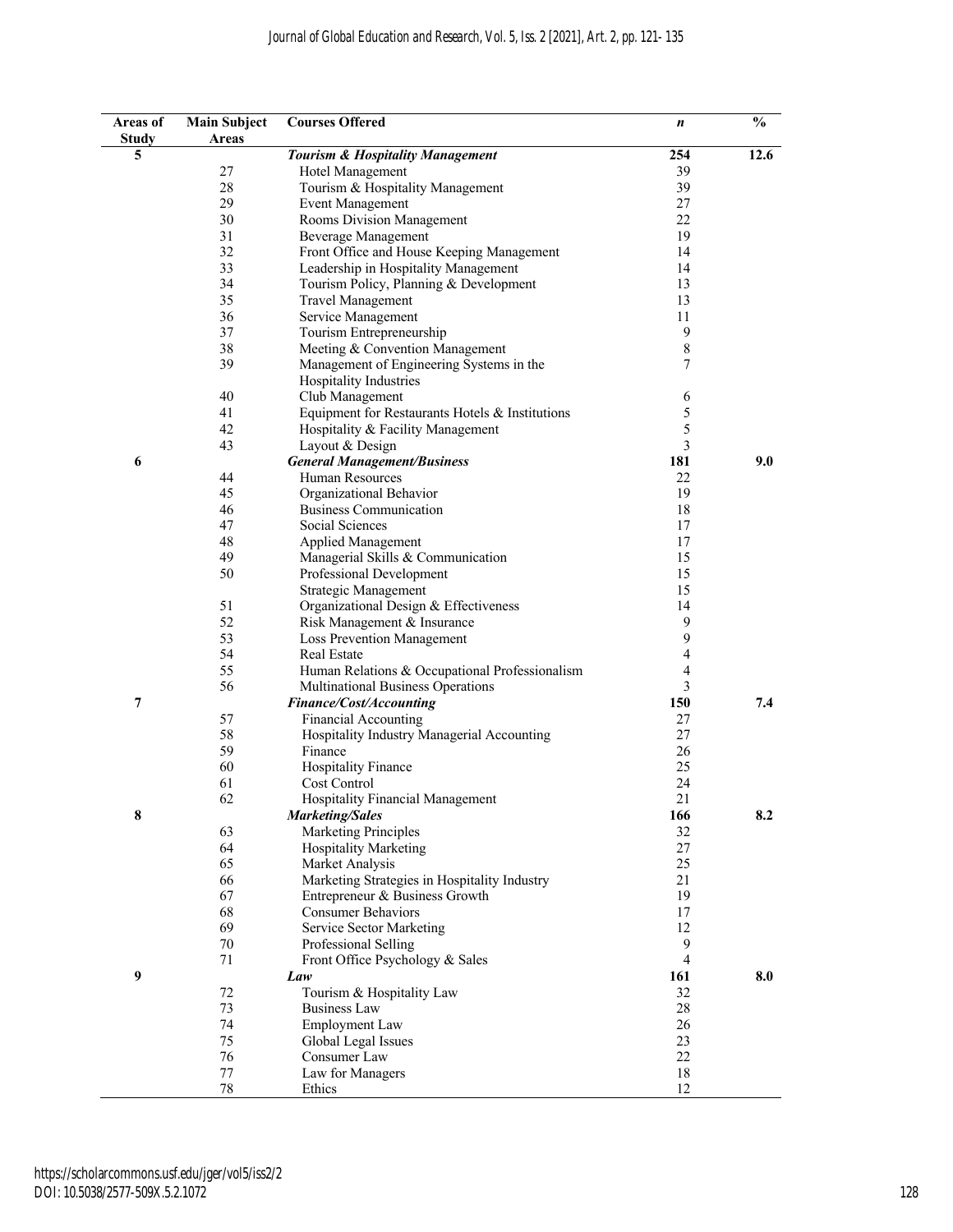| Areas of     | <b>Main Subject</b> | <b>Courses Offered</b>                            | $\boldsymbol{n}$ | $\frac{0}{0}$ |
|--------------|---------------------|---------------------------------------------------|------------------|---------------|
| <b>Study</b> | <b>Areas</b>        |                                                   |                  |               |
| 10           |                     | <b>Analytical</b>                                 | 298              | 14.8          |
|              | 79                  | <b>Computer Applications</b>                      | 41               |               |
|              | 80                  | Computer Science Management / Information Systems | 34               |               |
|              | 81                  | Economy                                           | 34               |               |
|              | 82                  | <b>Statistics</b>                                 | 32               |               |
|              | 83                  | Business Mathematics & Calculus                   | 29               |               |
|              | 84                  | Tourism Industry Data Analysis                    | 29               |               |
|              | 85                  | <b>Information Technology</b>                     | 29               |               |
|              | 86                  | <b>Computerized Reservation Systems</b>           | 25               |               |
|              | 87                  | <b>Operational Research</b>                       | 2.1              |               |
|              | 88                  | Economics of National Economy                     | 9                |               |
|              | 89                  | Economics for the Price Systems                   | 8                |               |
|              | 90                  | <b>Aviation Economics</b>                         | $\overline{7}$   |               |
| 11           |                     | <b>Work-related courses</b>                       | 139              | 6.9           |
|              | 91                  | Seminars                                          | 57               |               |
|              | 92                  | Senior Projects                                   | 43               |               |
|              | 93                  | Internship                                        | 39               |               |
| 12           |                     | <b>Others</b>                                     | 143              | 7.1           |
|              | 94                  | Languages                                         | 57               |               |
|              | 95                  | American Thoughts & Languages                     | 43               |               |
|              | 96                  | History                                           | 28               |               |
|              | 97                  | Others                                            | 15               |               |
| <b>Total</b> | 97                  |                                                   | 2016             | 100           |

#### *Challenge 3: Unclear Industrial Training Component*

The official websites of 261 universities were reviewed and the findings showed different applications of industrial training experiences in terms of (a) the name given to industrial training component, (b) whether or not it is compulsory, (c) frequency, (d) whether or not it is accredited, (e) location, (f) duration, and (g) assessment procedure.

The results showed that the industrial training component was given 21 different names such as Apprenticeship, Co-Op Operations, Cooperative Education Internship, Co-Up Management, Field Studies, Hospitality Internship, Hotel Internship, Industrial Experience, Industrial Internship, Industrial Training, Industry-Based Training, Internship, Practicum and Infield Training, Sandwich Mode, Sandwich Placement, Summer Training, Supervised Field Training, Undergo Internship, Work Experience, and Work Field. It is either the students or universities responsibility to find or provide internship institutions.

Also, 94.5% of the institutions stated industrial training component as compulsory. The detailed information about the frequency of the industrial training experiences showed that during their entire program, most of the institutions (75%) offered at least one industrial training experience. At the same time, 12% required it twice a year. The rest offered industrial training more often. Among the reviewed institutions, only one institution offered industrial training experience five times during their entire program. The duration of the industrial training experiences was given in different time periods such as hours, weeks, months, semesters, and years. Although they were designated for differing durations. The comparison showed that the minimum requirement was 100 hours, and the maximum was 30 weeks. To be more precise, 29.7% of the surveyed institutions offered six months of industrial training experience, followed by 300-600 hours (14.2%), 700-1000 hours (13%), 2 to 6 months (10.7%), and 100-300 hours (9.5%), with the remaining 9.5% offering 16-30 weeks of industrial training experience. The results showed that most institutions (64.2%) preferred to credit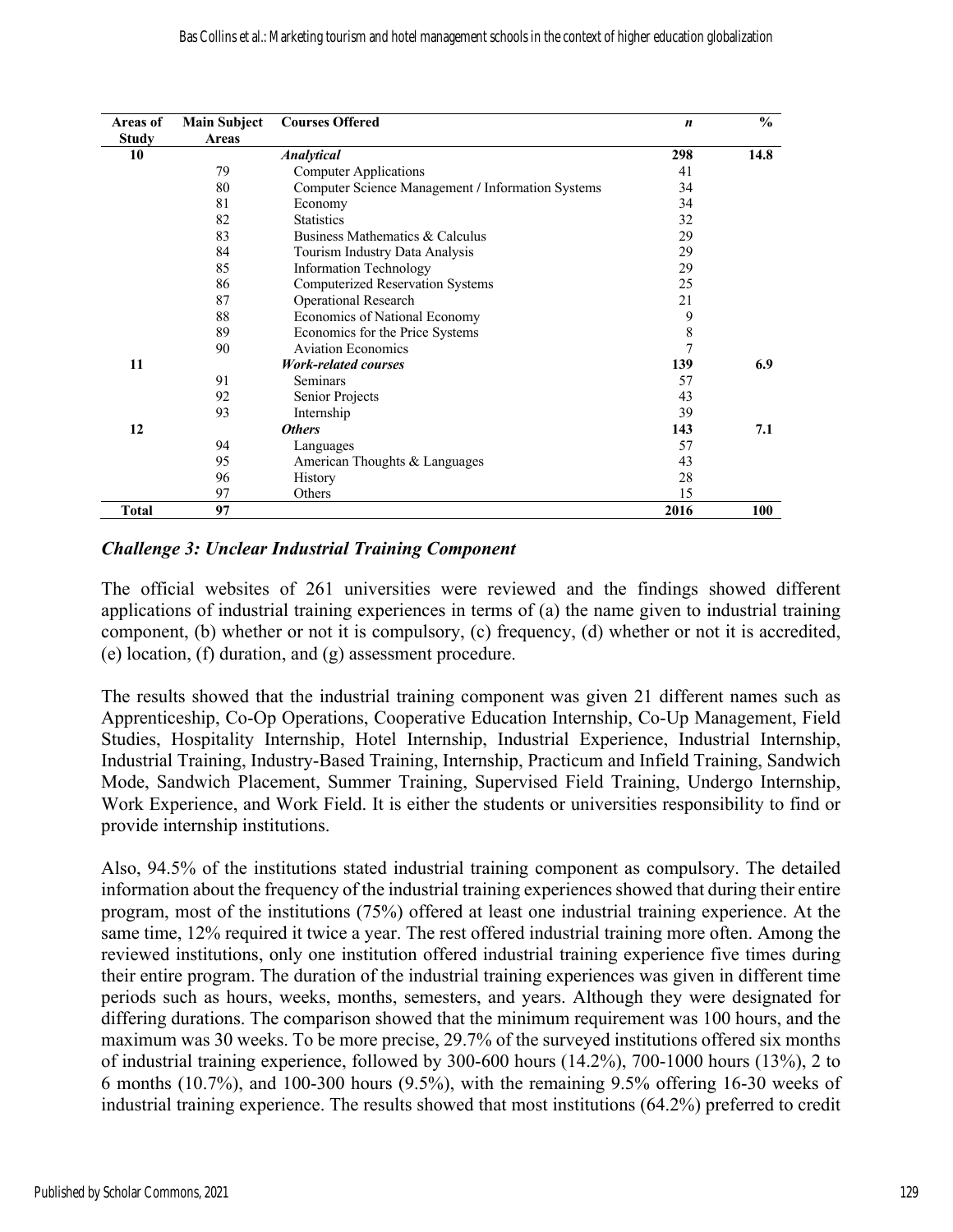the industrial training experience. Concerning location of the industrial training experience, a very small number of institutions (3.8%) did not accept the industrial training experience if it was completed out of the country.

Finally, the assessment system used to evaluate the industrial training experience was reviewed. Results showed 4.7% of the institutions provided limited information on their websites as to whether it is the internship coordinator or the instructor of the course who is directly in charge of organizing the industrial training. Hence, interviews were conducted with students, faculty members, and the professionals to obtain detailed information. The analysis of institutional websites showed insufficient and irrelevant information regarding how the assessment will be made and how the grade distribution will be, though industrial training is counted as a core module as per the curriculum. The most detailed information provided in this sense was that industrial training assessment would be done by an industrial training coordinator or assigned instructor. Interviews with students and faculty showed that each institution had its own set of regulations, forms, and procedures to assess the success of their interns regarding (a) who will evaluate and (b) how they will be evaluated.

Descriptive analysis showed that interns were evaluated by their institutions through a twofold process: first by their assigned instructor and then by the supervisor of the department where they had their internship., both utilizing the required institutional forms and procedures. The interns were visited once or twice by the assigned instructor during their internship. They were graded regularly by the employer during their internship and were required to give a presentation or answer questions in front of a committee upon completing their internship.

Some contradictory remarks were noted among the instructors, students, and supervisors regarding this evaluation system. Interns did not see any benefit in the *instructor's visit to the company for evaluation*. One intern said that "Instructor spent only a very limited time during their visits, and this is not enough to see the real situation both for the intern and the company employees". On the other hand, one instructor said, "When I was at the company, I could not find the intern and the responsible supervisor created an excuse to protect the intern", and added, "later it was discovered that the supervisor was a relative of the intern". The study presents some real-life examples demonstrating how the industrial training rules and regulations should be devised by the higher education institutions to prevent such issues. For example, it was evident in one of the sample institutions as it is prohibited by law in Germany to have an internship in a company owned or managed by a relative, and it was communicated directly to the students to put the liability upon students themselves.

One institution in the study emphasized that they did not provide their students with the opportunity of internship abroad since they did not have any particular system in place to control or inspect neither the company nor the student. One instructor emphasized that it was a matter of finances to send an instructor or supervisor to inspect the company and the interns in another country. Another industrial training coordinator added that "It is more than finances. . .. We even have the problem of required visa to send both the interns and the assigned instructor to another country for industrial training".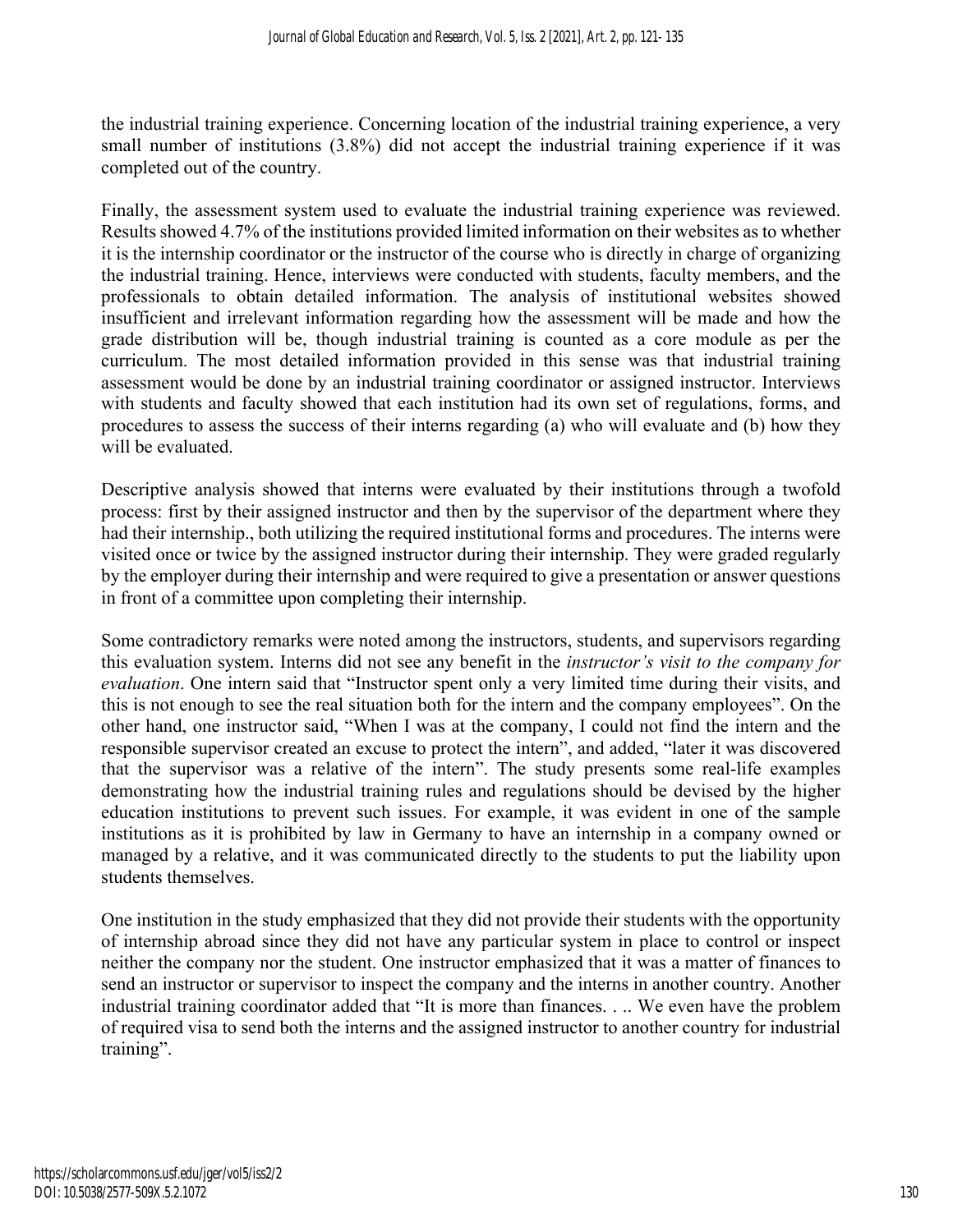However, the results show that all interns and assigned instructors had communication regularly through emails. Interns were required to write reports or fill out a standard document on a weekly or monthly basis and send them to the assigned instructor for review and feedback. One student said: "After all, it feels like an artificial process since what has been written in those forms may not show precisely what we face here in the real world".

Another intern hesitatingly explained:

There was one question in my standard monthly report: Have you observed any weaknesses in the organization? and Have you suggested a solution? . . .. I completed the report but could not send it since I was concerned that the content of my emails might have been easily seen by my supervisor, and it may not be suitable for my internship.

The results showed that most interns had enough industrial experience for both their professional and personal development. However, contradictory remarks were noted among interns regarding their professional development. Some interns thought the responsibilities they were assigned were not enough for them to learn the basics of the sector. Another group of interns, on the other hand, happily said they were even offered a job upon their graduation during their internship. One company supervisor explained this dilemma:

As everything, industrial training experience depends on what the intern expects out of that period. Some put their all enthusiasm to learn as much as they could. Some just think that it just stands as the perfect opportunity to be out of the school environment for a certain time.

One instructor's answer supported this as follows: "Even if interns do not experience all the components of the operation as they are in the work environment, they practically comprehend the subordinate/superordinate relationship which they only read in course books, thus only know on a theoretical basis".

Various suggestions were provided by the students and instructors regarding a better internship system that all students can benefit from, for their future both professionally and personally. Some of these suggestions include the following:

- Require the companies to cross-train students in different departments.
- If possible, increase the number of inspection visits by the faculty members.
- Have departmental *financial allowance* for industrial training.
- As another alternative to inspection, create an intranet, where the company managers, instructors, and students can all have access and share information without the need for a physical inspection. This network would be secure and access management would be used.
- Create more partnerships with companies abroad for student placement for internship purposes. This will allow them to react globally in today's highly competitive marketplace.
- Interns should be paid a minimum wage.
- Industrial training needs to move beyond education toward employment.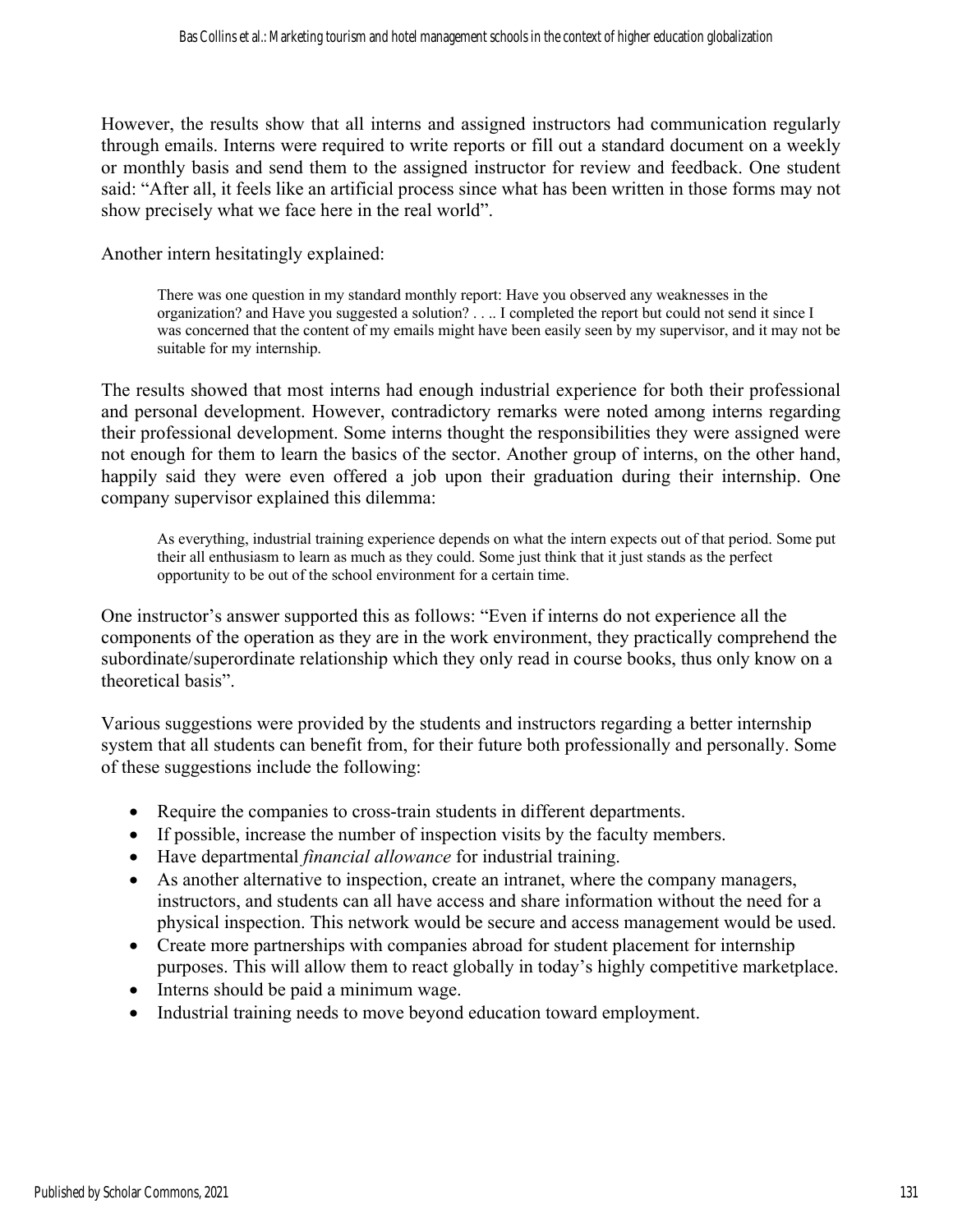## **Conclusions**

As a result of the globalization process, more diversity is increasing at each level of higher education, and higher education in tourism is no different. Thus, this globalization should have its fair share in the process of internationalization of higher education institutions. This paper analyzed the programs offered by CHRIE member institutions regarding (a) the nature of the institutions, (b) the nature of the offered curricula, and (c) the nature of their industrial training/hands-on experience offerings by reviewing the information provided on their official websites. Furthermore, the results from the interviews, document analysis, and observations reflected the current state of industrial training experience in the context of six higher education institutions offering THM programs (Findlay et al., 2011; Rumberger, 2003).

Supported by previous research, tourism study programs still do not have homogeneity nor a common orientation (Cooper 2002; Jafari, 1990; 1997; Majò, 2004; Westlake 1997). This may because (a) statistical sources devoted to employment (Pérez, 1995), (b) differences between the business-oriented or non-business oriented tourism curricula (Tribe, 2006), (c) the confusing list of international qualifications (Cooper, 2002), and (d) the diversity of the tourism industry (Jafari, 1997). Although this diversity may be interpreted as a form of multiplicity in the higher education system, it may also lead to low employability levels in the labor market and a relatively low social image for such degrees, which eventually confuse employers, students, and also the faculty who have to deal with the quality policies and recognition or accreditation (Churchward & Riley, 2002; Fayos-Solá, 1997; Jafari, 1997).

The findings point out important diversity among the institutions in terms of the institutional nature, curriculum offered, and industrial training experiences, and have similarities with its antecedents. First, they have more affiliation with business schools (Lee, 2013; Morrison & O'Mahony, 2003; Rappole, 2000) than non-business ones. Secondly, almost half of the courses are from the tourism, hospitality, or travel fields, followed by analytical courses (14.8%) such as the computer-based courses, statistics, research methodology, and so on. Lastly, the importance of *work-related experience* had been emphasized in most of the earlier studies (Collins, 2002; Fong et al., 2014; Stansbie et al., 2016; Yiu & Law, 2012), and this study shows that almost all THM programs require industrial training to provide students with opportunities to enable experiences in real-life settings before they graduate at different levels and durations.

More data on website and interface designs will increase the need (Kozinets, 2010; Lindars, 2019) to be applied in higher education marketing to facilitate the decision-making process of the prospective students to choose respective institutions. Some questions about higher education marketing remain, such as: Which factors are more important for prospective students for the application? How many students are asking themselves whether attending a higher education institution is the right decision for them? How vital are tuition fees? What are the students' opinions about the provided value? What is the reality compared to expectations?—a question posed by Annandale (2013). Overwhelming evidence indicates a high need exists for universities to position themselves for their specific target audience and to communicate that need clearly and accurately to all the stakeholders involved. This could be achieved through methods such as receiving the help of world university classifications and rankings; and organized informative channels of communication, such as visible and easily identifiable internet sites (Nicolae & Marinescu, 2010).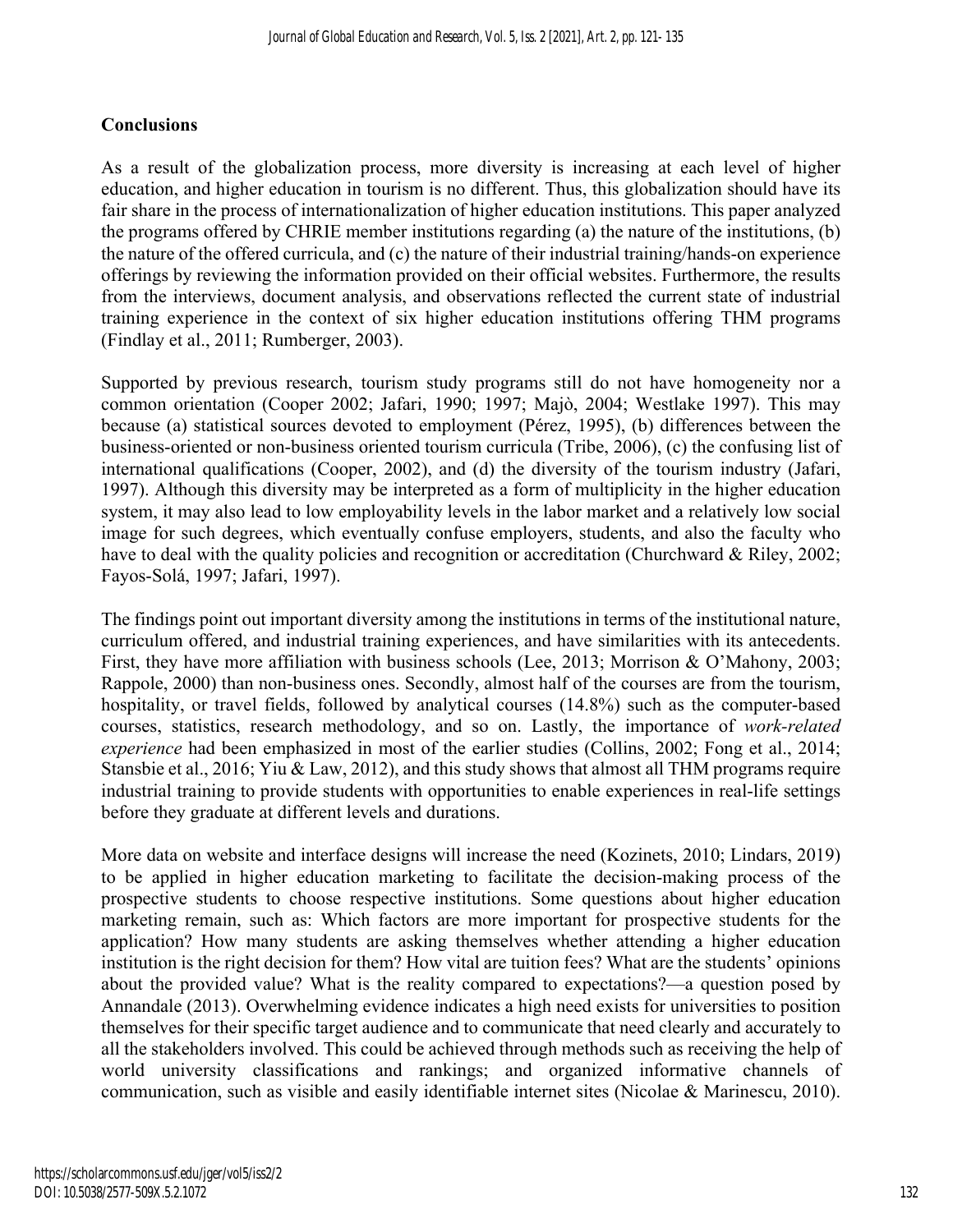Although recent studies (Masterson, 2011) showed that university administrators realize the importance of the university websites to develop and increase their global reputation and image, few studies exist on web visibility of universities (Lee & Park, 2012).

This study aimed to provide a comparison of THM programs regarding the nature of the institutions, offered curricula, and industrial experiences by reviewing the information provided on the websites and data gathered from interviews and observational notes. The findings may contribute to the initiatives of university administrators regarding the importance of web visibility of their respective institutions to properly brand, promote, and market themselves among critical stakeholders, such as prospective students and faculty, peer institutions, and funding bodies (Masterson, 2011). The findings of this study also provide some insights and recommendations for the THM Higher Education system.

The implications of this study may include providing incentives for further, more intensive studies to be carried out by the institutions themselves or by CHRIE. Since this study was only conducted on a limited number of institutions, further studies may be conducted with other institutions or a larger number of institutions to collect more data on this issue. CHRIE could also use the results of this and other similar studies, existing or prospective, to improve the programs and increase the compatibility of its member institutions. Further studies could also be conducted to reveal the practical implications of such improvements and their reflections on the tourism sector at large. Thus, not only would the institutions be more compatible, but the sector would also benefit from the studies conducted and their results.

### **References**

- Annandale, W. (2013, February 4). Higher education marketing: What a difference a year makes or does it? *The Guardian*. https://www.theguardian.com/higher-education-network/blog/2013/feb/04/higher-education-marketingpredications-2013
- Bosselman, R. H. (1996). Foundations of a professional organization: The birth of CHRIE. *Hospitality & Tourism Educator, 8*(2-3), 9-13.
- Buhalis, D., & Law, R. (2008). Progress in information technology and tourism management: 20 years on and ten years after the Internet—The state of eTourism research. *Tourism Management*, *29*(4), 609-623.
- Churchward, J., & Riley, M. (2002). Tourism occupations and education: An exploratory study. *International Journal of Tourism Research*, *4*(2), 77-86.
- Collins, A. B. (2002). Gateway to the real world, industrial training: Dilemmas and problems. *Tourism Management*, *23*(1), 93-96.
- Cooper, C. (2002). Standard creation in tourism education and training-GTAT. In P. F. Juan Carlos I (Ed.), *Human resources in tourism: Towards a new paradigm* (pp. 89-98). CABI.
- Dhiraj, H. (2011, November 29). *What is netnography, the effects it places on the web and social media industry.* Open Business Council. http://openbusinesscouncil.org/2011/11/what-is-netnography-the-effects-it-places-on-the-weband-social-media-industry/
- Drewes, T., & Michael, C. (2006). How do students choose a university? An analysis of applications to universities in Ontario, Canada. *Research in Higher Education, 47*(7), 781-800.
- Fayos-Solá, E. (1997). Education and training in the new era of tourism: The UNWTO vision. In E. Fayos-Solá (Ed.), *Human capital in the 21st century tourism industry* (pp. 59-79)*.* WTO.
- Felisitas, C., & Clotildah, K. (2012). The hospitality and tourism honours degree programme: Stakeholders perceptions on competencies developed. *Journal of Hospitality Management and Tourism, 3*(1), 12-22.
- Fidgeon, P. R. (2010). Tourism education and curriculum design: A time for consolidation and review? *Tourism Management, 31*(6), 699-723.
- Findlay, A. M., King, R., Smith, F. M., Geddes, A., & Skeldon, R. (2011). World class? An investigation of globalisation, difference and international student mobility. *Transactions of the Institute of British Geographers, 31*(1), 118-131. https://doi.org/10.1111/j.1475-5661.2011.00454.x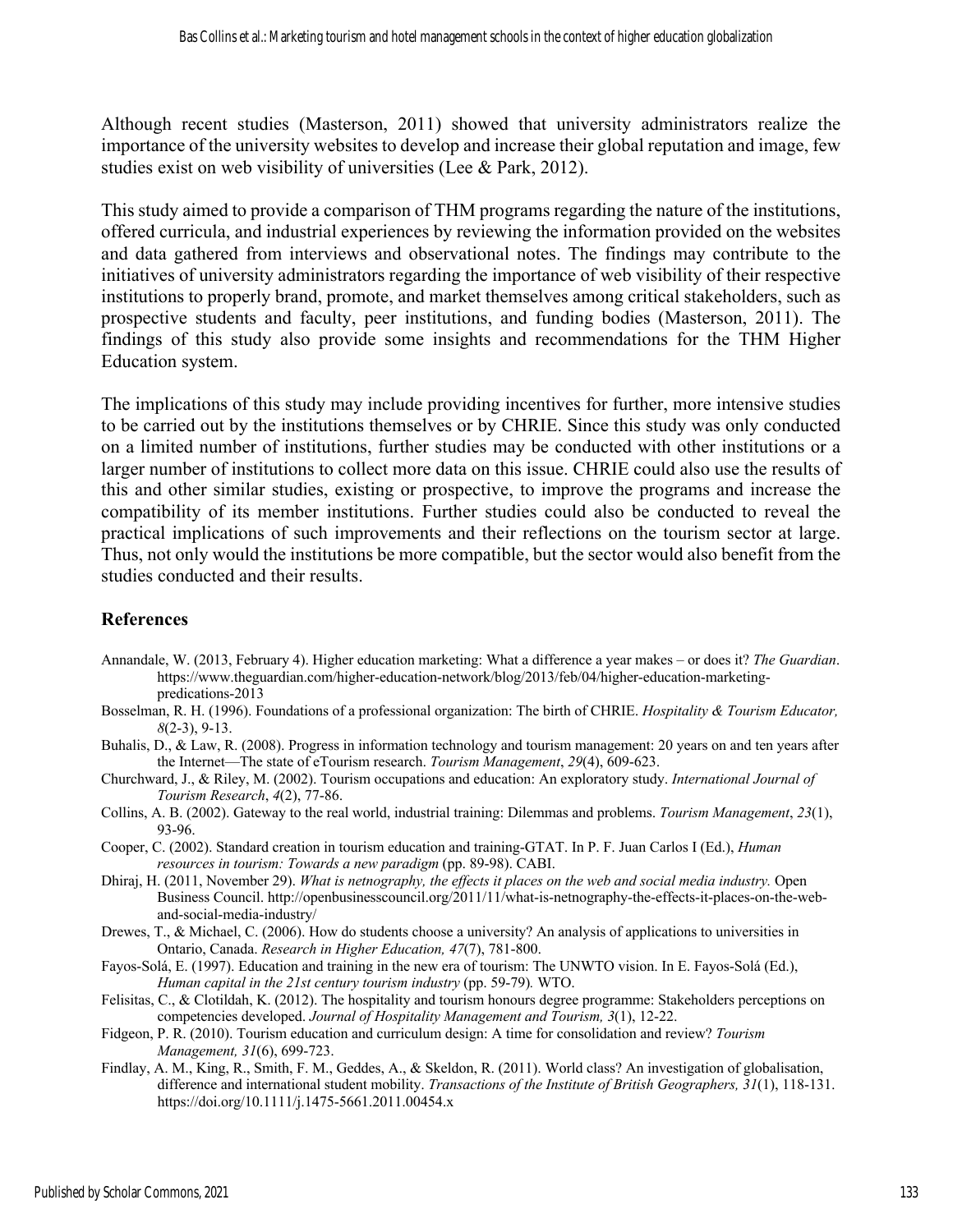- Fong, L. H. N., Luk, C., & Law, R. (2014). How do hotel and tourism students select internship employers? A segmentation approach. *Journal of Hospitality, Leisure, Sport & Tourism Education*, *15*, 68-79.
- Gross, M. J., & Manoharan, A. (2016). The balance of liberal and vocational values in hospitality higher education: Voices of graduates. *Journal of Hospitality & Tourism Education*, *28*(1), 44-57.
- Gursoy, D., Rahman, I., & Swanger, N. (2012). Industry's expectations from hospitality schools: What has changed? *Journal of Hospitality & Tourism Education, 24*(4), 32-42.
- Hjalager, A. M. (2003). Global tourism careers? Opportunities and dilemmas facing higher education in tourism. *Journal of Hospitality, Leisure, Sport & Tourism Education, 2*(2), 26-37.
- Hotel Business. (2009, June 21). *Marriott appropriate first recipient of icon award*. Hotel Business. https://www.hotelbusiness.com/marriott-appropriate-first-recipient-of-icon-award/
- International Consultants for Education and Fairs Monitor. (2014, February 13). *Summing up international student mobility in 2014.* International Consultants for Education and Fairs Monitor. http://monitor.icef.com/2014/02/summing-upinternational-student-mobility-in-2014/
- International Labor Organization. (2001, March 1). Human resources development, employment and globalization in the hotel, catering, and tourism sector. International Labor Organization https://www.ilo.org/global/publications/ilobookstore/order-online/books/WCMS\_PUBL\_9221123537\_EN/lang--en/index.htm
- Jafari, J. (1990). Research and scholarship: The basis of tourism education. *Journal of Tourism Studies, 1*, 33-41.
- Jafari, J. (1997). Tourismification of the profession. Chameleon job names across the industry. *Progress in Tourism and Hospitality Research, 3*(2), 175-181.
- Jenkins, C. L. (1997) Tourism education systems, institutions and curricula: Standardisations and certification. In E. Fayos-Solá (Ed.), *Human capital in the tourism industry of the 21st century* (pp. 215-221)*.* WTO.
- Kozinets, R. V. (2010, March). *Netnography: The marketer's secret weapon: How social media understanding drives innovation*. NetBase. https://www.etnografiadigitale.it/wp
	- content/uploads/2012/05/NetBase\_Netnography\_Kozinets\_Paper.pdf
- Lee, C. (2013). What curriculum differences exist between hospitality programs: A case study of selected hospitality programs in the US. *International Journal of Hospitality & Tourism Systems*, *6*(2), 1-11.
- Lee, M. J., Olds, D. A., & Lee, C. (2013). Why students choose a hospitality and tourism program: A pilot study of US undergraduate students. *Journal of Hospitality & Tourism Education*, *22*(3), 20-26.
- Lee, M., & Park, H. W. (2012). Exploring the web visibility of world-class universities. *Scientometrics*, *90*(1), 201-218.
- Leslie, D. (1993). Higher education for hospitality and tourism: A European dimension. *International Journal for Hospitality Management, 12*(1), 101-107.
- Lillo-Bañuls, A., & Casado-Díaz, J. M. (2010). Rewards to education in the tourism sector: One step ahead. *Tourism Economics*, *16*(1), 11-23.
- Lindars, R. (2019, May 2). *Using netnography in 2019 to engage & convert*. NetBase. https://netbasequid.com/blog/netnography-engage-convert/
- Majó, F. J. (Ed.). (2004). *Grado de Turismo* [Tourism Degree]. http://www.aneca.es/modal\_eval/docs/libroblanco\_jun05\_turismo.pdf
- Masterson, K. (2011, January 30). *Can new online rankings really measure colleges' brand strength? Unlikely, experts say*. Chronicle of Higher Education*.* http://chronicle.com/article/Can-New-Online-Rankings-Really/126083/
- Middleton, V. T., & Ladkin, A. (1996). *The profile of tourism studies degree courses in the UK: 1995/6 summary report of a survey undertaken by the NLG*. National Liaison Group for Higher Education in Tourism.
- Migration Data Portal. (2020, June 9). *International students*. Migration Data Portal.
	- https://migrationdataportal.org/themes/international-students
- Montoya, S. (2018, September 3). *From brain drain to gain: The benefits arising from international knowledge networks*. UNESCO Institute for Statistic Blog. https://sdg.uis.unesco.org/2018/09/03/from-brain-drain-to-gain-the-benefitsarising-from-international-knowledge-networks/
- Morrison, A., & O'Mahony, G. B. (2003). The liberation of hospitality management education. *International Journal of Contemporary Hospitality Management*, *15*(1), 38-44.
- Nicolae, M., & Marinescu, R. (2010). University marketing–Innovative communication for effective international survival. *Journal for Communication Studies, 3*(1/5), 1-22.
- O'Mahony, G. B., McWilliams, A. M., & Whitelaw, P. A. (2001). Why students choose a hospitality-degree program: An Australian case study. *The Cornell Hotel and Restaurant Administration Quarterly*, *42*(1), 92-96.
- O'Mahony, G. B., McWilliams, A. M., & Whitelaw, P. A. (2008). The drivers of program selection in hospitality management at Victoria University. *Journal of Hospitality & Tourism Education, 20*(3), 5-10.
- OECD. (2014). *Indicator C4: Who studies abroad and where? Education at a glance 2014: OECD indicators*. OECD Publishing. http://www.oecd.org/education/EAG2014-Indicator%20C4%20(eng).pdf
- OECD Innovation Policy Platform. (2010, n.d.). *International mobility in higher education*. OECD Innovation Policy Platform. http://www.oecd.org/innovation/policyplatform/48137663.pdf